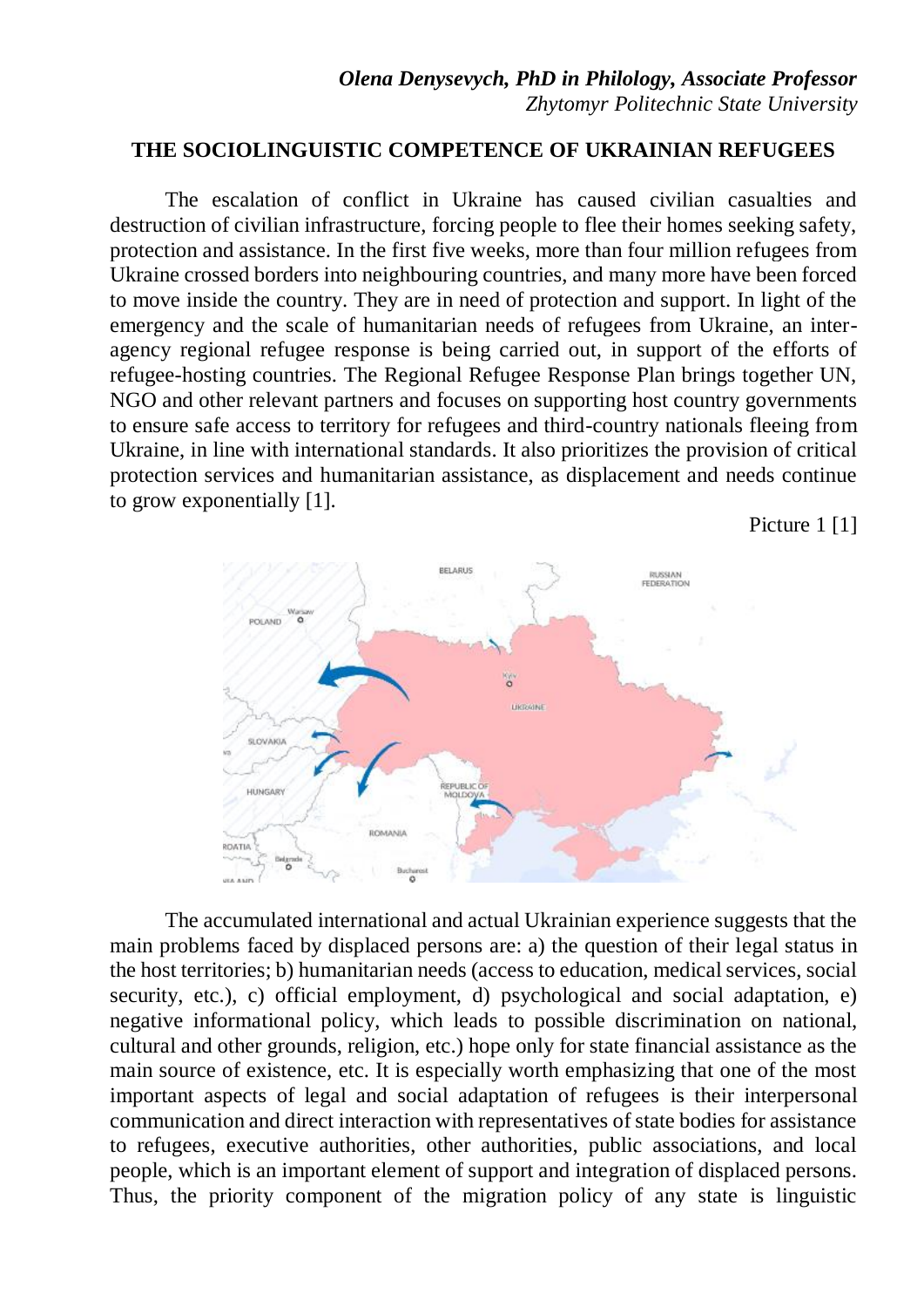integration as one of the resources of the socio-cultural adaptation of refugees [4, p. 220].

| <b>Location name</b>       | ÷<br>Source | Data date   | Population | ▼         |
|----------------------------|-------------|-------------|------------|-----------|
| Poland                     | Government  | 17 May 2022 |            | 3,396,792 |
| Romania                    | Government  | 17 May 2022 |            | 930,341   |
| <b>Russian Federation</b>  | Government  | 17 May 2022 |            | 863,086   |
| Hungary                    | Government  | 17 May 2022 |            | 615,256   |
| <b>Republic of Moldova</b> | Government  | 17 May 2022 |            | 465,435   |
| Slovakia                   | Government  | 17 May 2022 |            | 426,605   |
| <b>Belarus</b>             | Government  | 12 May 2022 |            | 27.308    |

Picture 2 [1]

**JSON SY** 

## Total Refugee influx from Ukraine in neighboring countries\*\*\*

The CEFRL (Common European Framework of Reference for Languages) organized learners' competences in two broad categories: general competence and communicative competence. The communicative competence is described as containing three components: linguistic competence, sociolinguistic competence and pragmatic competence. The categories included in the sociolinguistic competence are: markers of social relations, politeness conventions, expressions of folk-wisdom, register differences, and dialect and accent. The last category, dialect and accent, was not used in the analyse of the discourse of the participants because it is generally concerned with the oral form of language [2, p. 129].

The process of social adaptation is an important component of migration policy and involves a structured system of social support for refugees, with a scientifically shaped legal framework and practical implementation. In particular, the study of the experience of the US, Canada, and other countries have allowed scientists to identify the main areas of social assistance for refugees: social (providing temporary asylum); socio-pedagogical (development and implementation of comprehensive rehabilitation programs for language, culture, education, vocational training, psychological and pedagogical counseling); social and legal (promotion of legal entry into the country, legal advice); financial (financial assistance); social and labor (assistance in professional self-determination, mastering the profession, employment); socioinformation (providing information on education and health care); medical and social; social and psychological (primarily to overcome the consequences of absolute and relative social deprivation and isolation), etc. [4, p. 222].

Some Ukrainians [already speak](https://wenr.wes.org/2019/06/education-in-ukraine) Hungarian or Romanian as their native language, while personal networks and language proximity with other Slavic languages (e.g. Polish, Slovak, and Czech) may lessen language barriers that can hinder migrants from being aware of or accessing needed services. However, there will still be considerable and immediate demand for interpreters and translators. And in the longer term, language classes will be important for supporting adults in settling in and navigating their new communities, while children can receive assistance in schools. For those in